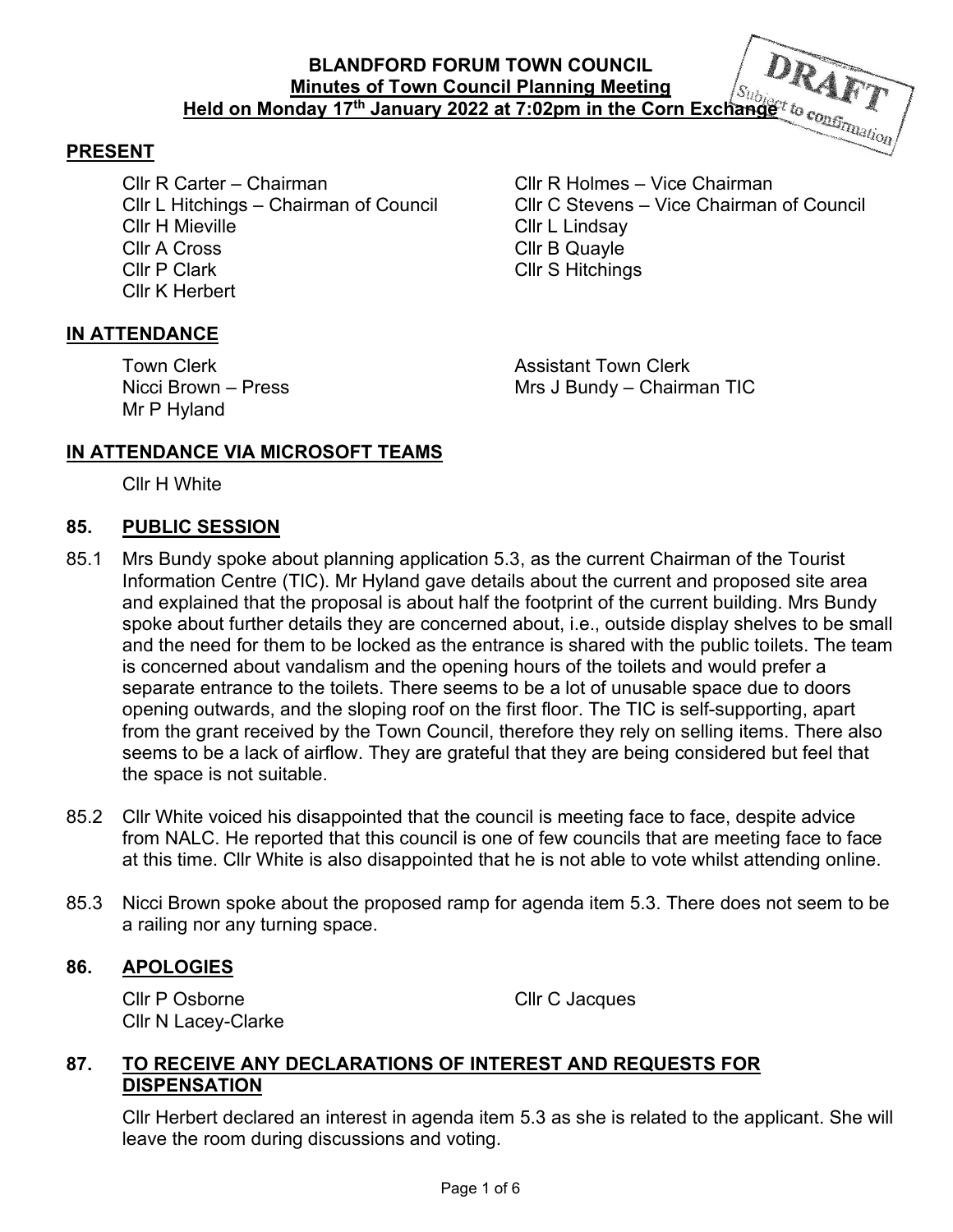# **87. TO RECEIVE ANY DECLARATIONS OF INTEREST AND REQUESTS FOR DISPENSATION (cont.)**

Cllr Clark declared an interest in agenda item 5.1 as he knows the applicant. He will leave the room during discussions and not take part in the voting. Cllr Quayle declared an interest in agenda item 5.3 as the TIC is in Dorset Council's ownership. He will stay during discussions, but not take part in the voting.

# **88. MINUTES OF THE MEETING HELD ON MONDAY 6TH DECEMBER 2021**

It was PROPOSED by Cllr Quayle, SECONDED by Cllr Holmes and AGREED (9 in favour, 2 abstentions) that the Minutes be APPROVED and SIGNED.

## **89. APPENDIX A – NEW PLANNING APPLICATIONS**

The paper was noted (see Appendix A).

The Chairman brought agenda item 5.3 forward due to public attendance.

Cllr Herbert left the meeting at 7.39pm.

89.1 P/RES/2021/02327 - 13<sup>th</sup> December 2021 - JKL (Enterprises) Ltd - Land South of 4 Greyhound Square Market Place – Erect 1 No. building comprising Tourist Information Centre and 3 No. commercial units (use Classes A1, A2 or A3). (Reserved Matters application following grant of Planning Permission No. P/VOC/2020/00430 to determine appearance, landscaping and layout).

Cllr Lindsay left the meeting at 7.42pm and returned at 7.46pm.

It was PROPOSED by Cllr Carter, SECONDED by Cllr Cross and AGREED (8 in favour, 1 abstention, 2 non-votes) that

**The Town Council objects to the application. Whilst welcoming the ramp and the desire for the developer to further this development, the Town Council notes with concern both the lack of safety on the ramp and the size of both the toilets within the TIC and the proposed floor area for the TIC. Furthermore, the proximity of the toilets and the TIC could pose problems. Councillors are also concerned that on all units the doors open outwards and that this will cause a space issue. There are safety concerns over the shared entrance to the TIC. It is suggested for the developer to explore the option of removing one retail unit to create more space for the retaining three.** 

#### **ACTION: TOWN CLERK**

Cllr Herbert returned to the meeting at 7.47pm and Cllr Clark left the meeting at 7.48pm.

89.2 P/FUL/2021/04553 –  $6<sup>th</sup>$  December 2021 – Amfax Ltd – Redberry House, Clump Farm Industrial Estate – Erect two storey extension to southwest & internal alterations to provide 4 no standalone unit. Erect first floor extension to form offices, replace roof and wall cladding, insert new windows. Erect open porch canopy & illuminated business signs.

It was PROPOSED by Cllr Holmes, SECONDED by Cllr Mieville and AGREED (10 in favour, 1 non-vote) that

**The Town Council has no objections to the application as this is in line with the B+NP policy B3.**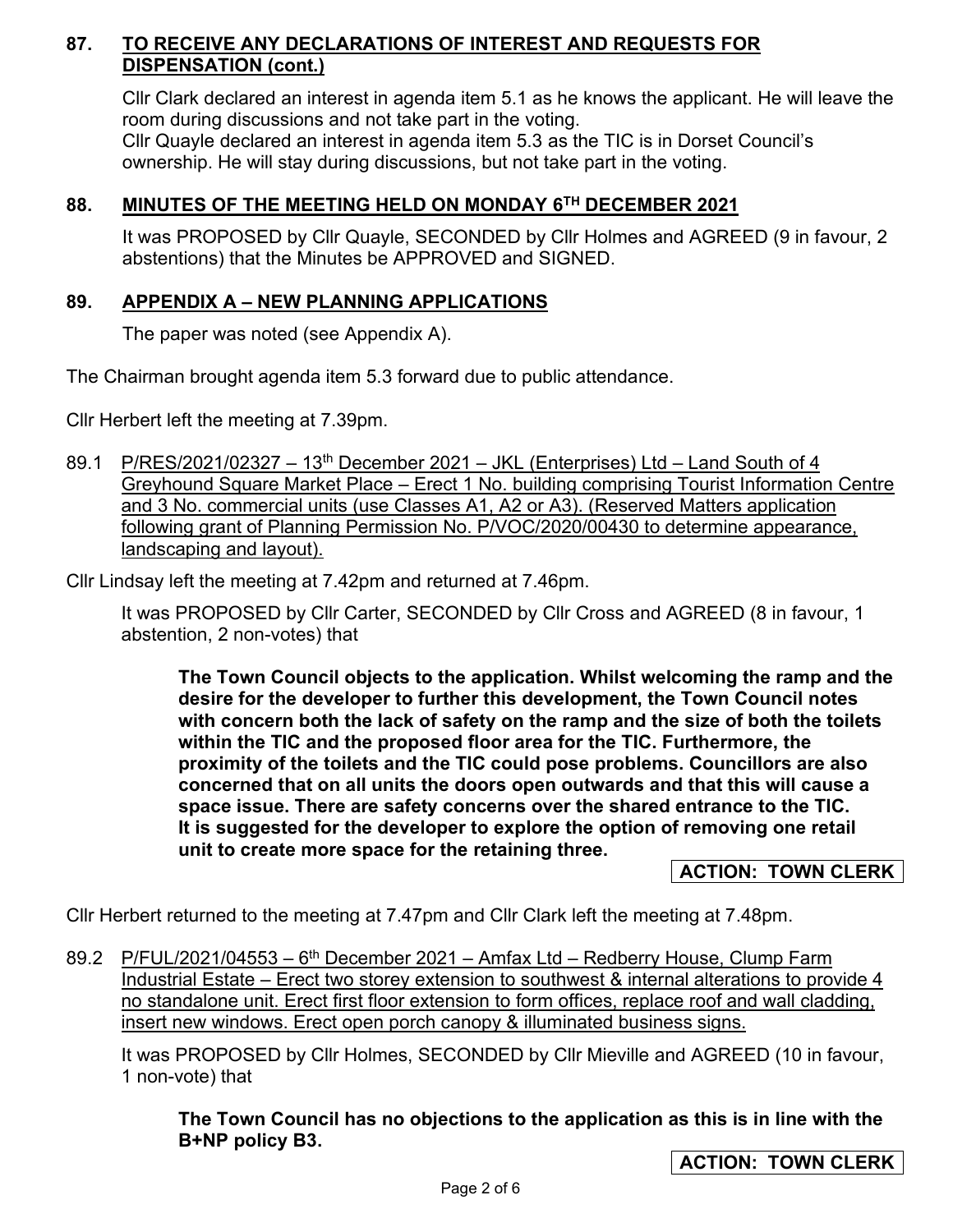Cllr Clark returned to the meeting at 7.53pm.

89.3 P/LBC/2021/03386 – 10<sup>th</sup> December 2021 – Mr B Hitchcock – 88 Salisbury Street – Install door to the rear to replace UPVC window. Install a replacement window in bathroom.

It was PROPOSED by Cllr Carter, SECONDED by Cllr Quayle and AGREED unanimously that

### **The Town Council has no objections to the application as it improves the Georgian heritage of the building.**

**ACTION: TOWN CLERK** 

89.4 P/HOU/2021/02996 – 15<sup>th</sup> December 2021 – Mrs E Butler – Kingsway Kings Road – Change of use of garage into self-contained annexe (retrospective).

It was PROPOSED by Cllr L Hitchings, but the proposal was withdrawn, to object to the application on the grounds of inadequate parking.

It was then PROPOSED by Cllr Stevens, SECONDED by Cllr Cross and AGREED (9 in favour, 2 abstentions) that

**The Town Council approved the original planning application 2/2019/1239/HOUSE on the grounds that it was to erect a garage and garden store. As the garage has now turned into a dwelling it is an overdevelopment of the plot and the Town Council objects to the application.** 

## **ACTION: TOWN CLERK**

89.5 P/HOU/2021/05450 - 15<sup>th</sup> December 2021 - Mr & Mrs Rutter - 12 Edward Street - Replace roof to existing rear extension.

It was PROPOSED by Cllr Carter, SECONDED by Cllr Clark and AGREED (9 in favour, 2 against) that

**The Town Council objects to the application as it is not in line with B+NP policy B11, and not in keeping with the roof scales in the Conservation Area and would be an unwelcome addition to the Conservation Area.** 

**ACTION: TOWN CLERK** 

89.6 P/HOU/2021/05459 – 17<sup>th</sup> December 2021 – Mr Webber – 34 Elizabeth Road – Erect single storey rear & side extensions

It was PROPOSED by Cllr Clark, SECONDED by Cllr Mieville and AGREED (10 in favour, 1 abstention) that

**The Town Council has no objections to the application as it is an improvement to the existing dwelling.** 

**ACTION: TOWN CLERK** 

89.7 P/HOU/2021/05456 – 20<sup>th</sup> December 2021 – Mr Overton – 11 Bayfran Way – Render and Cladding to new 2 storey extension

It was PROPOSED by Cllr Carter, SECONDED by Cllr Quayle and AGREED (10 in favour, 1 against) that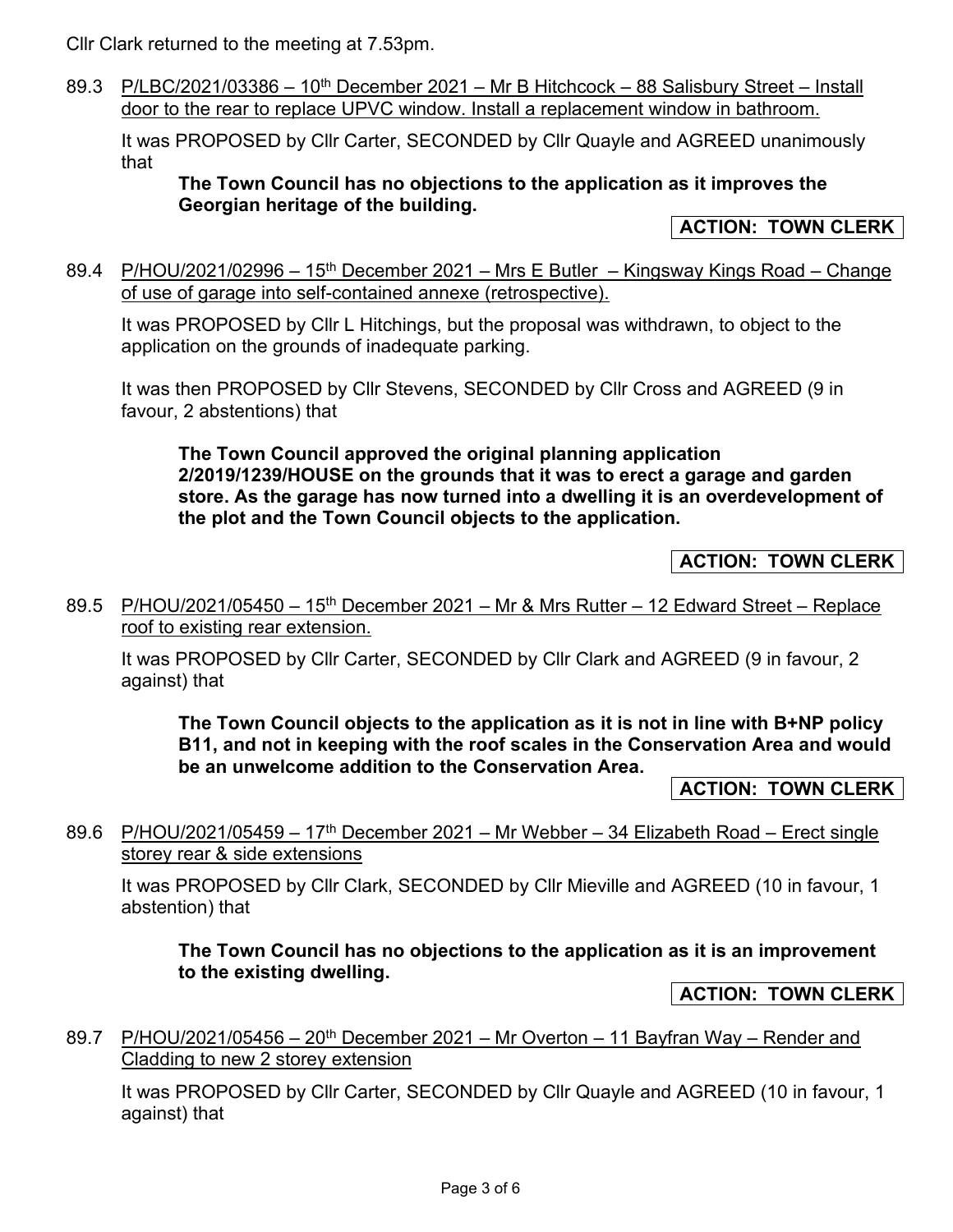89.7 P/HOU/2021/05456 – 20<sup>th</sup> December 2021 – Mr Overton – 11 Bayfran Way – Render and Cladding to new 2 storey extension (cont.)

### **The Town Council has no objections to the application, as it is a rationalisation of the materials used on this and other buildings in the area.**

## **ACTION: TOWN CLERK**

89.8 P/HOU/2021/05616 – 21<sup>st</sup> December 2021 – Mr & Mrs Solly – 32 St Leonards Avenue – Erect rear extension and terrace (demolish existing rear extension)

It was PROPOSED by Cllr Cross, SECONDED by Cllr Holmes and AGREED unanimously that

#### **The Town Council has no objections to the application as it is an improvement to the property and there are no issues with overlooking the neighbours.**

## **ACTION: TOWN CLERK**

89.9 P/HOU/2021/05741 – 30<sup>th</sup> December 2021 – Mr P Spicer – 1 Lockeridge Close – Erection of a first storey extension over an existing garage

It was PROPOSED by Cllr Holmes, SECONDED by Cllr Cross and AGREED (10 in favour, 1 abstention) that

### **The Town Council has no objections to the application as there is no loss of amenity to the neighbouring area.**

**ACTION: TOWN CLERK** 

89.10 P/CLP/2021/05586 –  $4<sup>th</sup>$  January 2022 – Dr Amit Sharma – Alaska House Dental Surgery 80 Salisbury Street – Internal and external works

The application was noted.

89.11 P/HOU/2021/03644 - 4<sup>th</sup> January 2022 - Mr B Frost - 1 Park Lands - Erect double garage/outbuilding and sunroom. Render existing brick and replace hung tiles with cedar cladding to dwelling. (Demolish existing garage and conservatory).

It was PROPOSED by Cllr Carter, SECONDED by Cllr Clark and AGREED unanimously that

**The Town Council has no objections to the application as it is a material enhancement to the building and does not affect the Conservation Area or the integrity of the Conservation Area.** 

**ACTION: TOWN CLERK**

89.12 P/NMA/2022/00046 –  $6<sup>th</sup>$  January 2022 – Mrs Wirtzfeld – 10 Richmond Road – Non material amendment against planning permission P/HOU/2021/03336 to change the extension and garage from brick to render.

The application was noted.

The Chairman decided to take agenda item 5.13 and 5.14 together.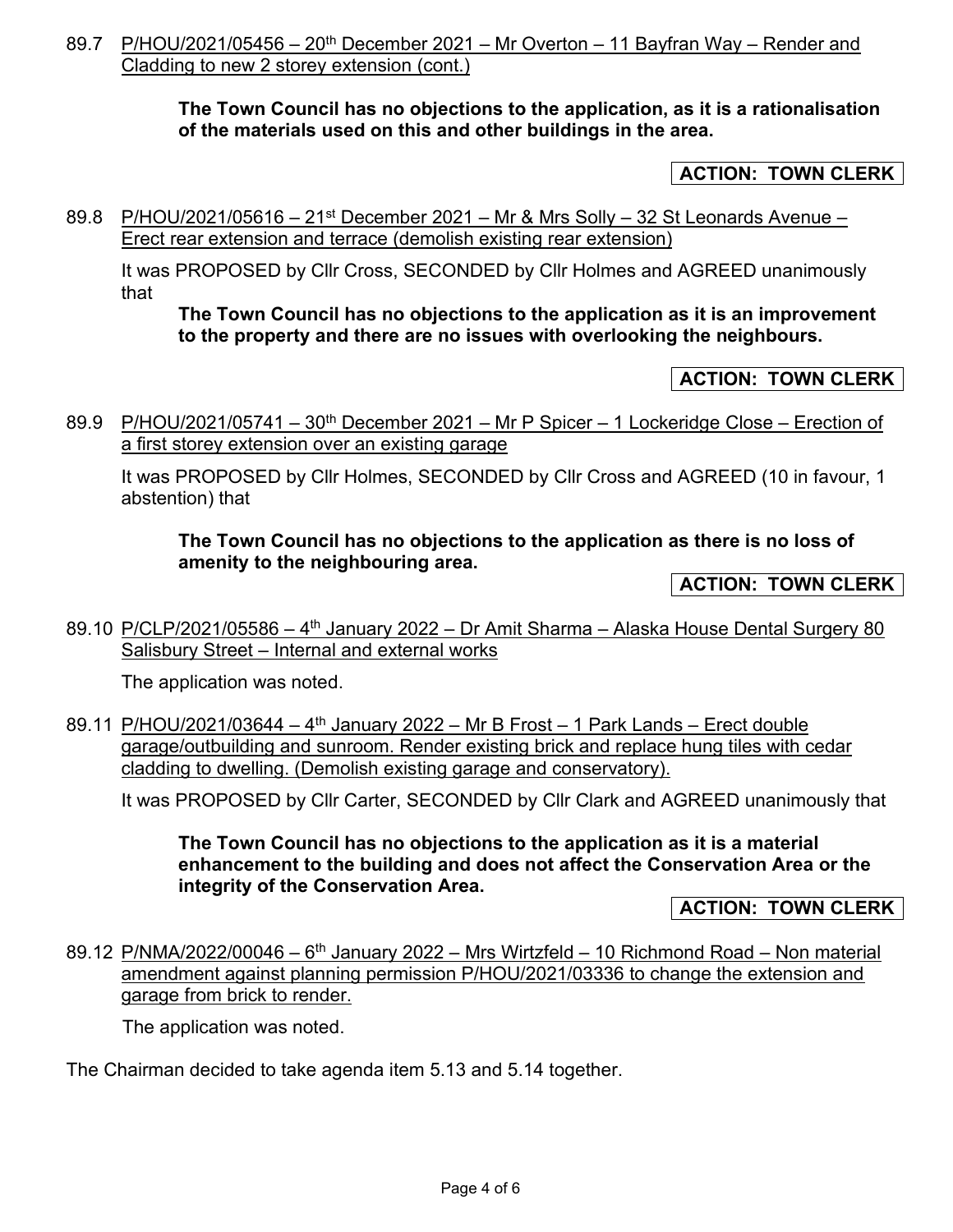89.13 P/LBC/2022/00021 and P/FUL/2022/00020 –  $7<sup>th</sup>$  January 2022 – D&A (2177) Limited – 14 Market Place – Change of upper floors from Retails  $(E(a))$  to two dwellings  $(C3)$ ., Internal alterations to facilitate conversion of upper floors from retail to two dwellings. Installation of new entrance door, modifications to rear first floor windows and carry out associated alterations.

It was PROPOSED by Cllr Holmes, SECONDED by Cllr Carter and AGREED (10 in favour, 1 abstention) that

**The Town Council has no objections to the application and welcomes the development as it will improve the building, internally and externally. The development is also in accordance with B+NP policy B8.** 

## **ACTION: TOWN CLERK**

### **90. APPENDIX B – DORSET COUNCIL DECISIONS ON PLANNING APPLICATIONS AND APPLICATIONS AWAITING DECISIONS**

The paper was displayed (see Appendix B).

## **91. SITE VISITS/DORSET COUNCIL PLANNING MEETINGS**

The Assistant Town Clerk reported that the next Northern Area Planning Committee meeting is scheduled to take place on  $8<sup>th</sup>$  February 2022.

## **92. TO CONSIDER MATCH FUNDING FOR THE ORIENTEERING PROJECT IN BLANDFORD**

The paper was noted (see Appendix C).

It was PROPOSED by Cllr L Hitchings, SECONDED by Cllr Cross and AGREED (9 in favour, 2 abstentions) that

**The Town Council wishes to financially support the second trail, using £1,500 from the Town Maps, Boards and Fingerposts budget line (1020), with the proviso that the trail funded is entirely in Blandford Forum (Expenditure Authority: Localism Act 2011 s1-8).** 

#### **ACTION: TOWN CLERK**

## **93. TO CONSIDER RESPONDING TO THE DORSET COUNCIL PROPOSED BLUE BADGE CAR PARK CHARGING POLICY, DEADLINE FOR A RESPONSE IS WEDNESDAY 2ND FEBRUARY**

It was PROPOSED by Cllr Mieville, SECONDED by Cllr L Hitchings and AGREED unanimously that

**The Town Council will not respond as a group, but Councillors will respond to this consultation individually. The survey will be promoted on the Town Council's Facebook page.** 

**ACTION: TOWN CLERK** 

## **94. CLERK'S REPORT AND CORRESPONDENCE**

94.1 Yetminster & Ryme Intrinseca Neighbourhood Plan – Following an examination of the Yetminster & Ryme Intrinseca Neighbourhood Plan, Dorset Council has on 6<sup>th</sup> December 2021 received the final version of the Examiners Report which has been published on the